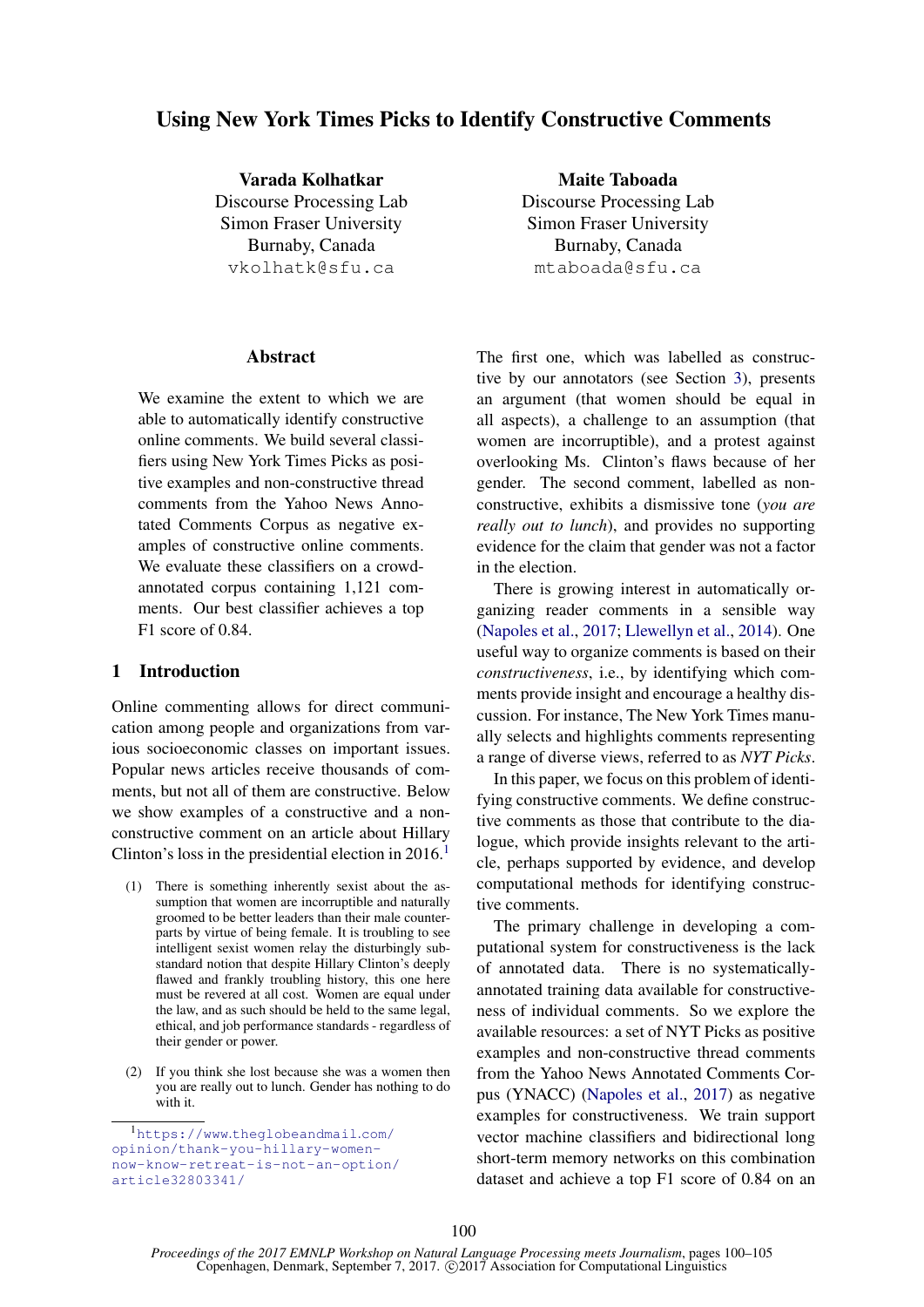unseen test dataset containing 1,121 constructive and non-constructive reader comments from the website of a different newspaper, The Globe and Mail.<sup>2</sup>

#### 2 Related work

Napoles et al. (2017) define constructiveness of comment threads in terms of ERICs—Engaging, Respectful, and/or Informative Conversations. They train four machine learning models on 2.1*k* annotated Yahoo News threads and report an F1 score of 0.73 as their highest when identifying constructive news threads. We deal with a similar problem, but in our case we examine individual comments, rather than threads, as there is value in identifying constructive comments as they come in rather than waiting for a thread to degenerate (Wulczyn et al., 2016). Work closer to ours is that of Park et al. (2016), who explore New York Times comments extracted using the New York Times API to distinguish between NYT Picks and nonpicks. They train an SVM classifier on a skewed dataset containing 94 NYT Picks and 5,174 nonpicks and achieve a cross-validation precision of 0.13 and recall of 0.60. NYT Picks have also been used to study editorial criteria in comment selection. For instance, Diakopoulos (2015) analyzed 5,174 NYT Picks and found that they show high levels of argument quality, criticality, internal coherence, personal experience, readability, and thoughtfulness.

The data used by Napoles et al. (2017) does not contain constructiveness annotations for individual comments, but only for comment threads. The NYT Picks used by Diakopoulos (2015) and Park et al. (2016) are good representatives of constructive comments, but non-picks are not necessarily non-constructive, as only a few comments among thousands of comments are selected as NYT Picks. We create our training data by combining these two resources: NYT Picks for positive examples and non-constructive comment threads from the YNACC<sup>3</sup> for negative examples.

#### 3 Datasets

Training and validation data We propose to use NYT Picks as representative training data for constructiveness. The New York Times, like many newspaper sites, provides a platform for readers to

comment on stories posted on the site. The comments are manually moderated, by a team of only 13 moderators.<sup>4</sup> As a result, only about 10% of the stories published are open for commenting.<sup>5</sup> Comments are classified into three categories: all comments, readers' picks, and NYT Picks. NYT Picks are curated by the team of human moderators, and are chosen because they are interesting and helpful, but also based on the region or the reader.<sup>6</sup> Below we show an example of a NYT pick on an article about a young girl's suicide due to cyber-bullying.<sup>7</sup> The comment urges readers to take an action against cyberbulling, and does so by encouraging others to discuss the hurtful nature of attacks online.

(3) All of us — moms, dads, sisters, brothers, and friends need to talk about how words hurt. We need to take a stronger stance against damaging attacks — Just say no to texting or saying such hurtful comments, racial epithets, etc. We often lament how electronic communication enables uncivil speech, but we need to address the root of the problem here — why 12 year olds (indeed people of any age) are urging another person to kill herself.

Our positive training examples have 15,079 NYT Picks extracted using the NYT API.<sup>8</sup> Our negative training examples consist of 15,950 comments occurring in negative threads in the YNACC (Napoles et al., 2017), which contains thread-level constructiveness annotations for Yahoo News comment threads. Because we are interested in individual comments, rather than threads, we consider all comments from a non-constructive thread to be non-constructive. An example of a comment from a non-constructive thread is shown in (4).

(4) What makes you think that he's not sleeping with the robots already ;).

The training data is split into training set (90%) and validation set (10%).

<sup>2</sup>https://www.theglobeandmail.com

<sup>3</sup>https://webscope.sandbox.yahoo.com

<sup>4</sup>https://www.nytimes.com/timesinsider/2014/04/17/a-comments-path-topublication/?\_r=0

<sup>5</sup>https://www.nytimes.com/interactive/ 2016/09/20/insider/approve-or-rejectmoderation-quiz.html

<sup>6</sup>https://www.nytimes.com/content/ help/site/usercontent/usercontent.html/ #usercontent-nytpicks

<sup>7</sup>http://www.nytimes.com/2013/09/14/us/ suicide-of-girl-after-bullying-raisesworries-on-web-sites.html

<sup>8</sup>https://developer.nytimes.com/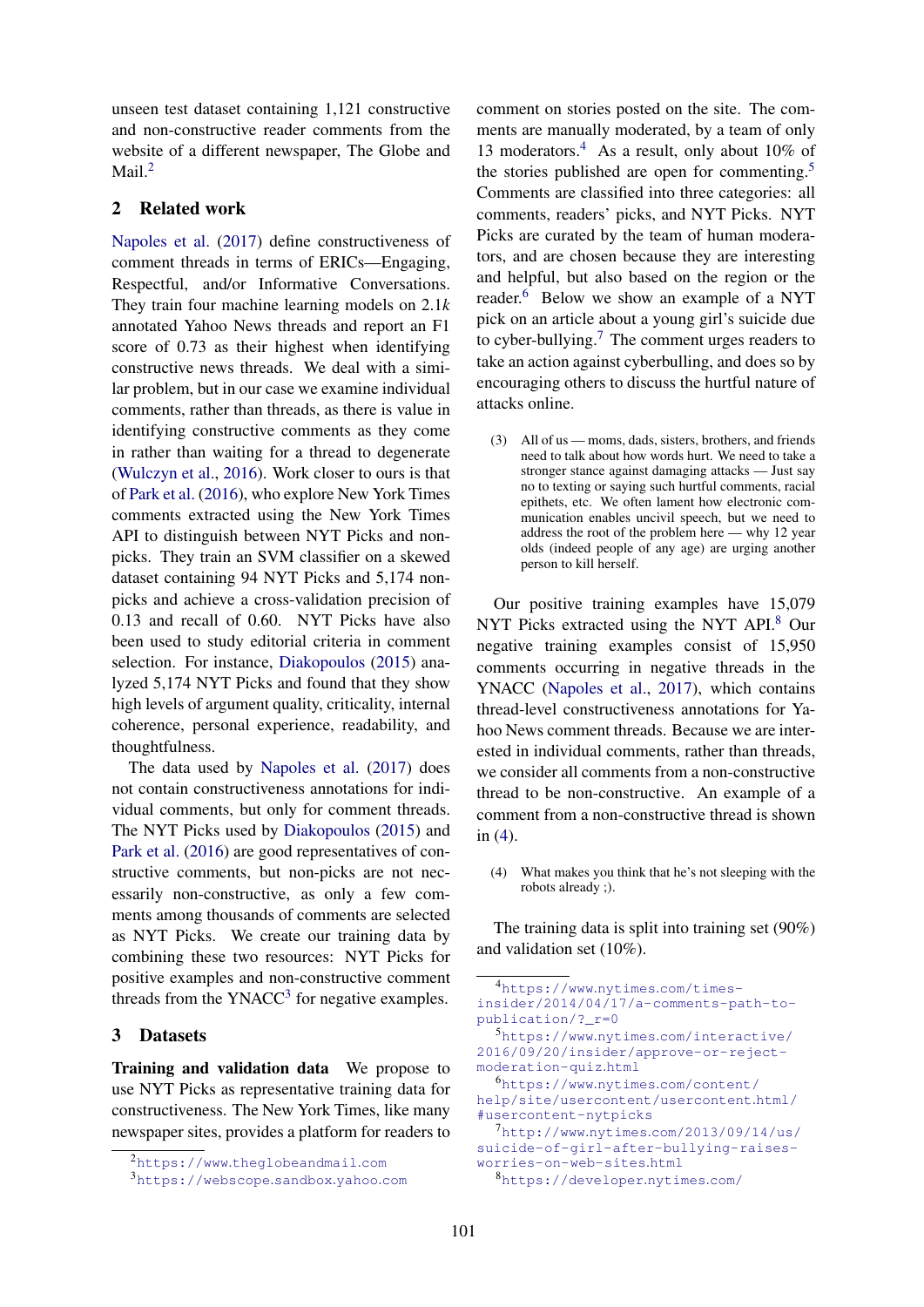| <b>Feature</b>             | <b>Description</b>                                                                                                 |  |  |  |
|----------------------------|--------------------------------------------------------------------------------------------------------------------|--|--|--|
| Length features $(4)$      | Number of tokens in the comment, number of sentences,<br>average word length, average number of words per sentence |  |  |  |
| Argumentation features (5) | Presence of discourse connectives (therefore, due to)                                                              |  |  |  |
|                            | Reasoning verbs (cause, lead), modals (may, should)                                                                |  |  |  |
|                            | Abstract nouns (problem, issue, decision, reason)                                                                  |  |  |  |
|                            | Stance adverbials (undoubtedly, paradoxically)                                                                     |  |  |  |
| Named-entity features (1)  | Number of named entities in the comment                                                                            |  |  |  |
| Text quality features (2)  | Readability score & personal experience description score                                                          |  |  |  |

Table 1: Constructiveness features.

Test data Our test data consists of 1,121 comments downloaded from the site of The Globe and Mail, a Canadian daily. We conducted an annotation experiment using CrowdFlower,<sup>9</sup> asking annotators to read the article each comment refers to (a total of 10 articles), and to label the comment as constructive or not. For quality control, 100 units were marked as gold: annotators were allowed to continue with the annotation task only when their answers agreed with our answers to the gold questions. As we were interested in the verdict of native speakers of English, we limited the allowed demographic region to Englishspeaking countries. We asked for three judgments per instance and paid 5 cents per annotation unit. Percentage agreement for the constructiveness question on a random sample of 100 annotations was 87.88%, suggesting that constructiveness can be reliably annotated. Other measures of agreement, such as kappa, are not easily computed with CrowdFlower data, because many different annotators are involved. Constructiveness seemed to be equally distributed in our dataset: Out of the 1,121 comments, 603 comments (53.79%) were classified as constructive, 517 (46.12%) as nonconstructive, and the annotators were not sure in only one case.<sup>10</sup> We have made the corpus and annotation guidelines publicly available.<sup>11</sup>

#### 4 Experiments

We present results of three sets of experiments: 1) identifying constructive comments using support vector machine classifiers (SVMs) and constructiveness features, 2) predicting constructive com-

| Measure    | <b>Training</b> |                | <b>Testing</b>  |                |  |
|------------|-----------------|----------------|-----------------|----------------|--|
|            | $\mathcal{C}$   | NC             |                 | NC             |  |
| Mean<br>SD | 132.06<br>71.36 | 46.53<br>87.52 | 100.19<br>81.34 | 24.06<br>19.08 |  |

Table 2: The mean length in words and standard deviation (SD) for constructive and nonconstructive comments.  $C =$  Constructive and NC = Non-constructive.

ments using bi-directional long-short term memory neural networks (biLSTMs) and word embeddings, and 3) examining the effectiveness of using NYT picks as representative positive examples for constructiveness.

#### 4.1 SVMs with constructiveness features

We train several SVM classifiers with a number of constructiveness features, shown in Table 1.

Word features We wanted to examine whether certain words or phrases are more common in constructive or non-constructive comments. For that we extracted features representing 1- to 4-gram counts and TF-IDF features.

Length features Constructive comments tend to contain long sentences and long content words. We include four length features, as shown in Table 1. Note that this feature class can also serve as a baseline—if the length alone is sufficient to identify constructiveness, we may not need to explore more sophisticated features for constructiveness. Table 2 shows the mean length in words and standard deviation for constructive and nonconstructive comments in our training and test data. In general, constructive texts tend to be longer and in all cases there is great variation in length.

<sup>9</sup>https://www.crowdflower.com/

 $10$ In our experiments we consider this comment as a nonconstructive comment.

<sup>11</sup>https://github.com/sfu-discourse-lab/ Constructiveness\_Toxicity\_Corpus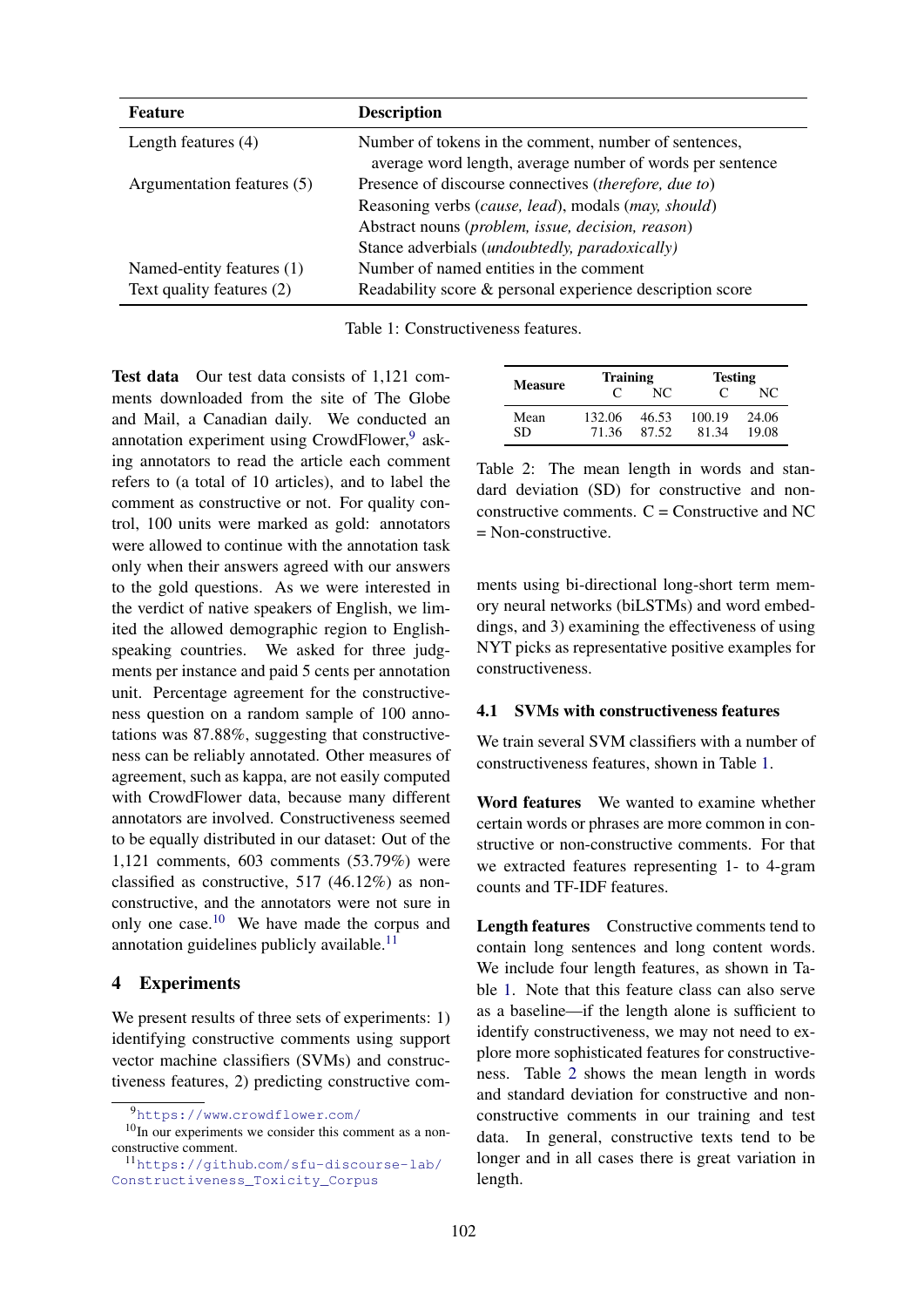Argumentation features We postulate a positive correlation between features of argumentative text and news comments. An argumentative text is one that contains argumentation, i.e., a claim supported by evidence, and presented as a coherent whole. The extensive literature on argumentation has identified linguistics aspects that pinpoint to argumentative texts (Biber, 1988; van Eemeren et al., 2007; Moens et al., 2007; Tseronis, 2011; Habernal and Gurevych, 2017). Based on this research, we include argumentation lexical cues, such as discourse connectives and stance adverbials, in our set of features.

Named-entity features Our hypothesis is that comments providing evidence and personal experiences (i.e., constructive comments) tend to contain named entities (e.g., *Hillary Clinton, the Government,* names of public institutions).

Text-quality features We include two features from Park et al. (2016), readability score and personal experience score. Park et al. (2016) also propose a method to identify high quality comments, in their case modelling on NYT Picks and non-picks. Some of their criteria are external to the comment (relevance to the article, whether it was recommended by other readers), but, since we want to rely exclusively on the comment content, we chose the two criteria that do so, both calculated using their tool.

We trained linear SVM classifiers with several feature combinations from the above set of features using sklearn.<sup>12</sup> These models predict constructive comments in our test data. Some of the best validation and prediction results of these classifiers are shown in Table 3.

#### 4.2 biLSTMs with word embeddings

We wanted to examine to what extent a neural network model is able to learn relevant patterns of constructiveness from NYT Picks. We trained bidirectional long short-term memory networks (biLSTMs) with word embeddings on our training data. We initialized the embedding layer weights with GloVe vectors (Pennington et al., 2014). The biLSTM models are usually used for sequential predictions. Although our task is *not* a sequential prediction task, the primary reason for us-

|                     |            | Validation |     |     | Test |     |     |
|---------------------|------------|------------|-----|-----|------|-----|-----|
| Model               |            | P          | R   | F1  | P    | R   | F1  |
|                     | Random     | .51        | .50 | .50 | .49  | .50 | .49 |
| <b>SVM</b> Features | wf         | .84        | .83 | .83 | .81  | .80 | .80 |
|                     | lf         | .80        | .80 | .80 | .79  | .79 | .79 |
|                     | af         | .75        | .74 | .75 | .73  | .73 | .73 |
|                     | tqf        | .81        | .81 | .81 | .83  | .77 | .76 |
|                     | nef        | .74        | .73 | .74 | .72  | .69 | .68 |
|                     | af+tqf+nef | .80        | .78 | .79 | .84  | .84 | .84 |
|                     | biLSTM     | .86        | .86 | .86 | .82  | .81 | .81 |

Table 3: Constructiveness prediction results. P=average precision (for constructive and non-constructive classes), R=average recall, F1=average F1 score, wf=word (features), lf=length, af=argumentative, tqf=text quality, nef=named entity.

ing biLSTMs is that these models can utilize the expanded paragraph-level context and learn paragraph representations directly. They have recently been used in diverse text classification tasks, such as stance detection (Augenstein et al., 2016), sentiment analysis (Teng et al., 2016), and medical event detection (Jagannatha and Yu, 2016).

We use bidirectional LSTMs as implemented in TensorFlow.<sup>13</sup> We trained with the ADAM stochastic gradient descent for 10 epochs. The important parameter settings are: batch size=512, embedding size=200, drop out=0.5, and learning rate=0.001. Results for the biLSTM classifier are also shown in Table 3. Note that the point of these results is to demonstrate the feasibility of automatically identifying constructive comments and the parameter setting may not be the optimal one.

#### 4.3 Effectiveness of NYT Picks

To examine the effectiveness of using NYT Picks as representative positive training examples for constructiveness, we carried out experiments with training data containing a homogeneous sample from YNACC, in particular, by considering comments from constructive YNACC threads as constructive examples and comments from nonconstructive threads as negative examples. When trained on this homogeneous YNACC training data, we observed P, R, and F1 of 0.72, 0.71, and 0.71, respectively. These numbers are markedly lower compared to the numbers we obtained when we used NYT Picks for training  $(F1 = 0.81)$ , suggesting that using NYT Picks as positive examples for constructiveness does help. NYT Picks

<sup>12</sup>http://scikit-learn.org/stable/ modules/generated/sklearn.linear\_ model.SGDClassifier.html

<sup>13</sup>https://www.tensorflow.org/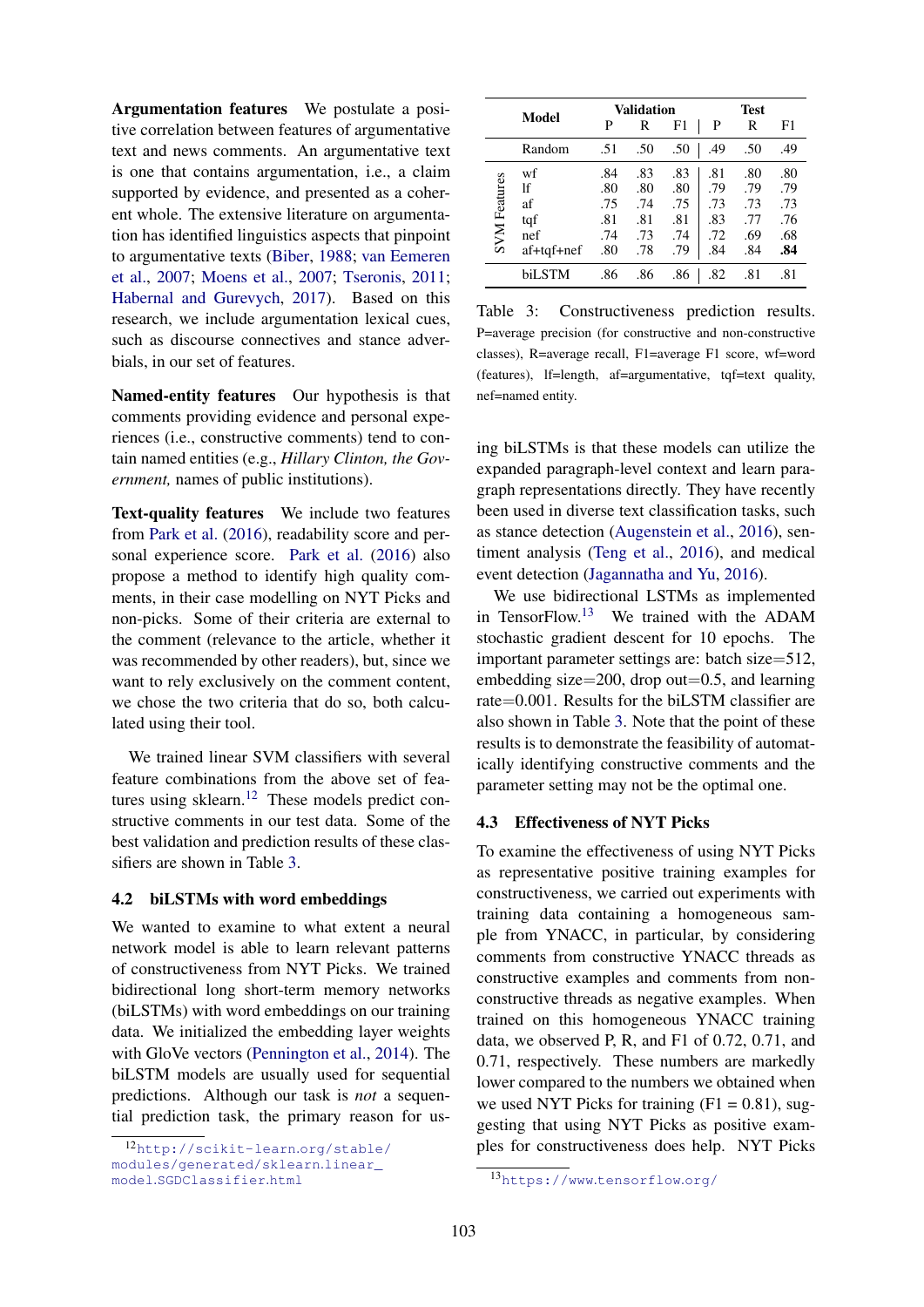are chosen by human experts and are better representatives of constructiveness. Although the performance numbers with homogeneous YNACC look similar to the numbers reported in Napoles et al. (2017), recall that Napoles et al. (2017) focus on a different problem of identifying constructive conversation threads. A constructive thread may have a non-constructive comment and viceversa. Moreover, they report cross-validation results, whereas we are reporting results on our test data containing reader comments from a different news paper.

## 5 Discussion and conclusion

We have explored several approaches to the problem of detecting constructiveness in online comments, focusing specifically on news comments. Constructiveness is a desirable feature in online discussion, and a constructiveness classifier can be useful for moderation tasks, typically performed by humans. Our methods achieve a top F1 score of 0.84, which is probably sufficient to assist news comments moderators.

We used two sets of available data as positive and negative examples for the classifiers: New York Times Picks as positive examples of constructiveness, and comments belonging to nonconstructive threads from the Yahoo News Annotated Comments Corpus. Our test data consisted of 1,121 examples annotated for constructiveness through CrowdFlower.

Our methods can be grouped under two main categories: SVMs with various features and bidirectional LSTMs. For SVMs, we considered five classes of features: word, length, argumentation, named entity, and text quality features. Our best F1 score is 0.84 on the test set with the combination of argumentation, text quality, and named entity features. The length features alone give a high F1 score of 0.79. But when we combine them with other features the performance does not increase. On the other hand, argumentation, text quality, and named entity features seem to be complementary and give the best results when combined together.

Our biLSMT model requires only a vector representation of the text. We use an embedding layer initialized with GloVe vectors, and achieved an F1 score of 0.81 with this model. Note the similar performance of SVMs with word features and biLSTMs. We do not conclude from these experiments that either method is superior, since these

are preliminary results and many other parameter combinations are possible. The point of these results is just to demonstrate the feasibility of automating the task of identifying constructiveness in news comments. A more rigourous investigation needs to be carried out in order to compare and understand the differences between SVMs and biLSTMs for this problem.

We achieved superior results when we used NYT Picks as positive training examples for constructiveness, suggesting that human-selected NYT Picks are better representatives of constructiveness.

A number of research avenues are planned for this project. First, we are interested in exploring other relevant features for constructiveness, such as the use of emoticons and fine-grained namedentity features (e.g., occurrences of a journalist's name). Second, we are interested in exploring the relation between constructiveness and toxicity. Finally, we are working towards making our computational system for identifying constructive comments robust and easily accessible.

## Acknowledgments

We are grateful to Nicholas Diakopoulos for promptly providing us 5,232 NYT Picks, which are part of our training data. Thank you to the reviewers for constructive feedback.

## References

- Isabelle Augenstein, Tim Rocktäschel, Andreas Vlachos, and Kalina Bontcheva. 2016. Stance detection with bidirectional conditional encoding. In *Proceedings of the 2016 Conference on Empirical Methods in Natural Language Processing*, pages 876– 885, Austin, TX.
- Douglas Biber. 1988. *Variation across Speech and Writing*. Cambridge University Press, Cambridge.
- Nicholas Diakopoulos. 2015. Picking the NYT Picks: Editorial criteria and automation in the curation of online news comments. *ISOJ Journal*, 6(1):147– 166.
- Frans H. van Eemeren, Peter Houtlosser, and A. Francisca Snoeck Henkemans. 2007. *Argumentative Indicators in Discourse: A pragma-dialectical study*. Springer, Berlin.
- Ivan Habernal and Iryna Gurevych. 2017. Argumentation mining in user-generated web discourse. *Computational Linguistics*, 43(1):125–179.